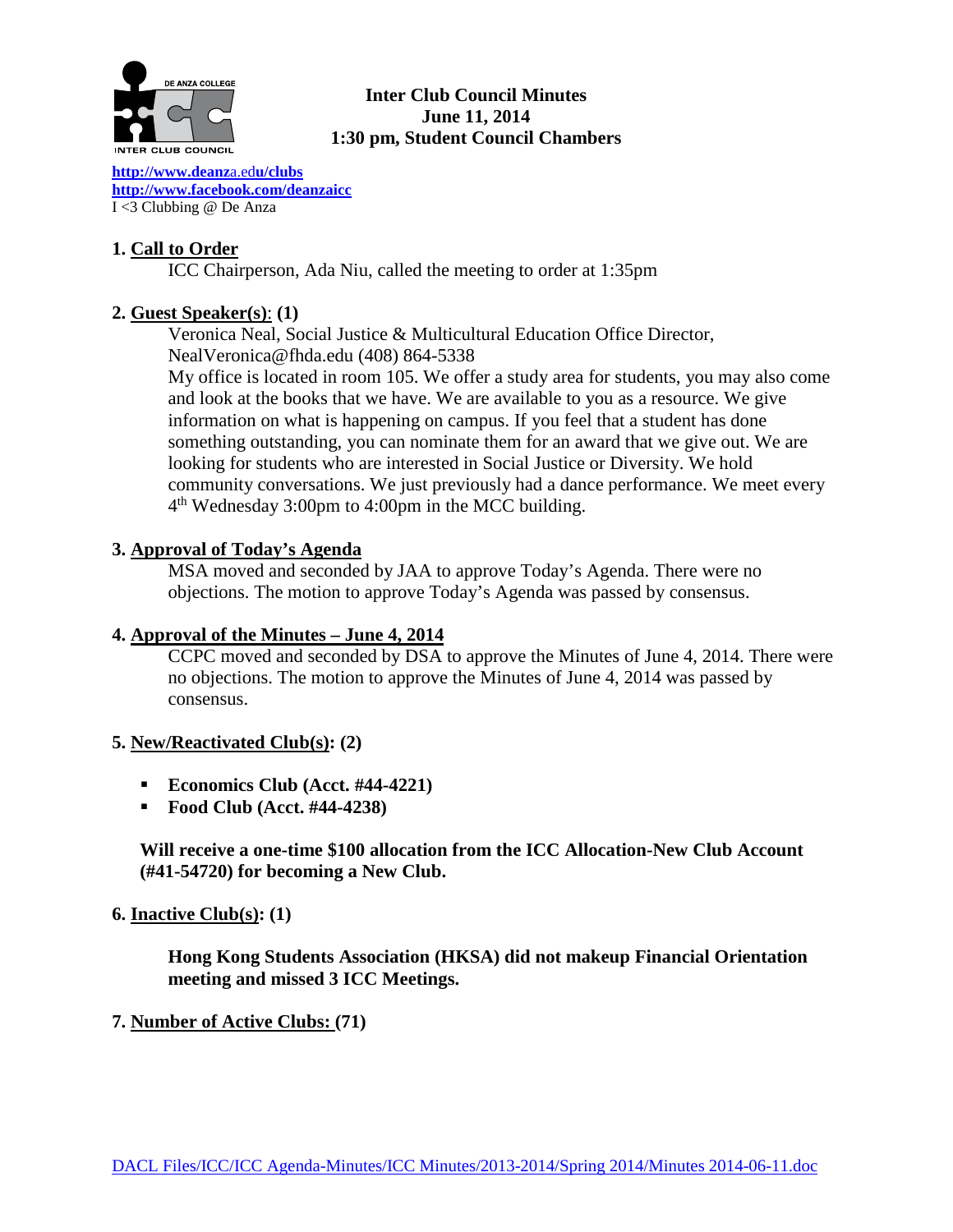### **8. Calendars**

### **8.1 ICC/Club Calendar of Events as of 6/10/14**

 Information is from the Event Planning Request Form (**New Information in Bold**/ \* Money collected)

### **June 10-12 Ticket Selling Event hosted by DSA – 10:30am – 2:30pm – Main Quad**

Fri June 13 Bollywood Night hosted by  $DSA - 4:00 \text{pm} - 10:00 \text{pm} - \text{Conference A} \& B$ 

Fri June 13 QTA and Discussion hosted by Rainbow Club –  $5:00 \text{pm}$  –  $7:00 \text{pm}$  – Conference B

#### **8.2 DASB Calendar of Events as of 6/10/14**

 Information is from the Event Planning Request Form (**New Information in Bold**/ \* Money collected)

| Thu June 12 | San Jose Jazz Pop-Up concert by Jazz Ensemble $-11:00$ am $-1:00$ pm $-$  |
|-------------|---------------------------------------------------------------------------|
|             | <b>HCC</b> Patio                                                          |
| Thu June 19 | Future Leaders Institute Project, Division of Social Sciences – 11:00am – |

**2:00pm – Campus Center Patio Stage**

**9. ICC/Club Account Balance Status 2013-2014 (New Information in Bold) (As of 6/10/14)**

| <b>Club/ICC Allocation Account</b>     |  | $(\#41 - 54730)$ | \$1,722.69  |  |
|----------------------------------------|--|------------------|-------------|--|
| <b>ICC Allocation-New Club Account</b> |  | $(#41-54720)$    | \$200.00    |  |
| <b>ICC Emergency Relief Account</b>    |  | $(H44-4289)$     | \$7,385.73  |  |
| <b>ICC Events Award Account</b>        |  | $(#41-54600)$    | \$2,500.00  |  |
| <b>ICC</b> Inactive Hold               |  | $(#44-4300)$     | \$12,609.07 |  |
| <b>ICC Scholarship Account</b>         |  | $(#44-4310)$     | \$4,476.43  |  |
| ICC.                                   |  | $(#44-4320)$     | \$2,465.32  |  |
|                                        |  |                  |             |  |

## **ICC/Club Account Balance Status 2014-2015 (New Information in Bold) (As of 6/10/14)**

| <b>Club/ICC Allocation Account</b>     | $(\#41 - 54730)$ | \$10,000.00 |
|----------------------------------------|------------------|-------------|
| <b>ICC Allocation-New Club Account</b> | $(H41-54720)$    | \$2,000.00  |
| <b>ICC Emergency Relief Account</b>    | $(#44-4289)$     | \$7,385.73  |
| <b>ICC Events Award Account</b>        | $(\#41 - 54600)$ | \$11,000.00 |
| <b>ICC</b> Inactive Hold               | $(#44-4300)$     | \$12,609.07 |
| <b>ICC Scholarship Account</b>         | $(#44-4310)$     | \$4,476.43  |
| ICC.                                   | $(#44-4320)$     | \$2,465.32  |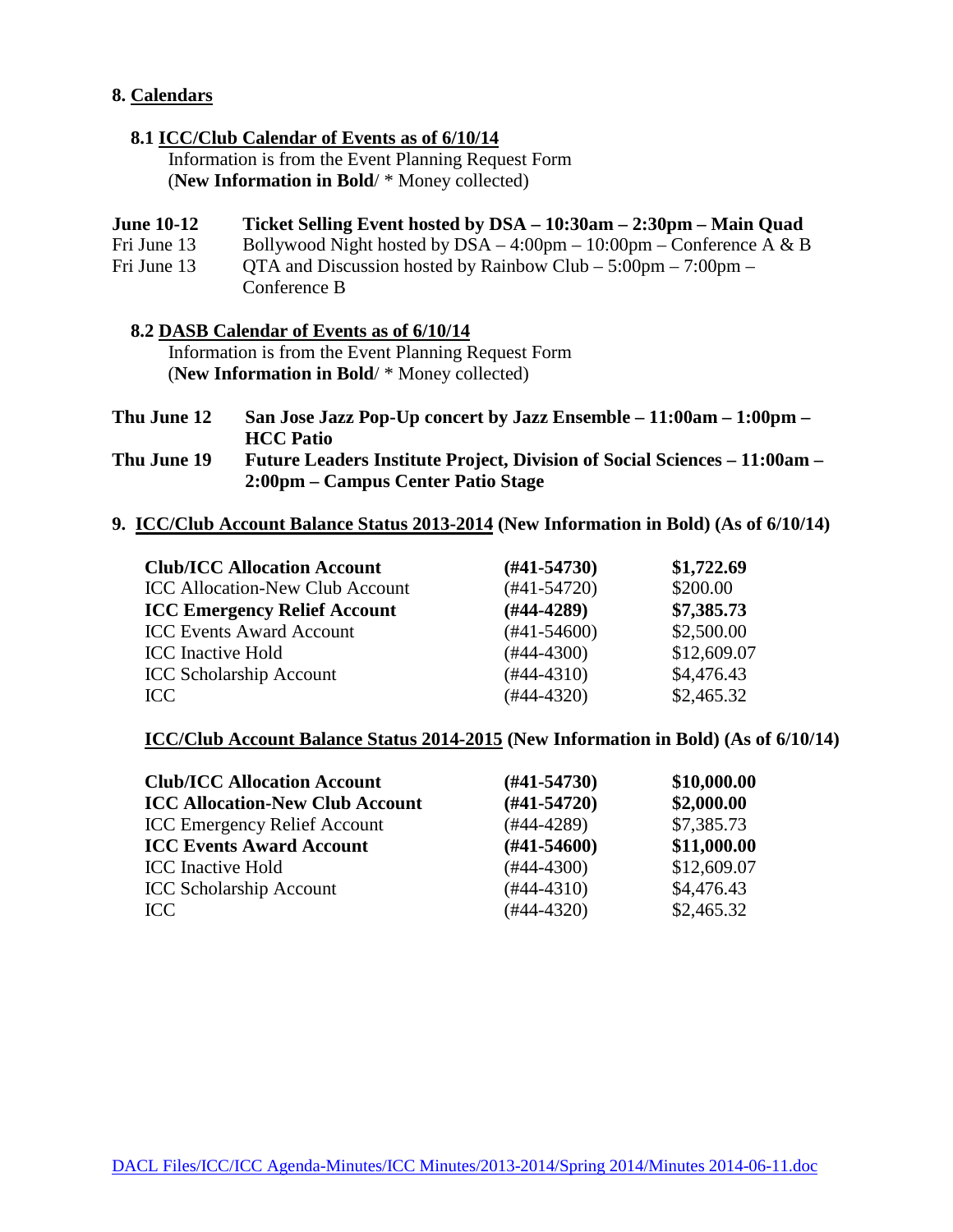### **10. Business**

### **10.1 Flea Market Concessions – (August 2)** (Information taken directly from the ICC Concession Bid Form)

- o **ETC**: Hello. Hi. We need club funds for our projects ie UAV airplane, quad copter and 1 or 2 other upcoming projects. There is also an event that we plan on doing in the upcoming year. Also pizza parties. Please like to eat food and we're hungry so feed us. But primarily the funds will be used for our projects. Thank you.  $\mathcal{Q}$  < 3
- o **CCPC:** We did host the Cultural Night last May; therefore, we almost ran out the money we have. We need money for our club to be able to run next year. Our club meetings is about the different cultures around the world as well as offering kinds of international food that members could have a taste and discover the international diversity. Thus, we really need to raise our budget that we could be able to run the club activities next year. Please vote for us. We don't want our club stop running because we don't have money left.

Congratulations to ETC and CCPC for winning the August 2, 2014 Concession Bid! ETC's concession starts at 8:00AM and CCPC's concession starts at 8:30AM

#### **10.2 Flea Market Concessions – (September 6)** (Information taken directly from the ICC Concession Bid Form)

- o **FOS**: In Fall Quarter, our club will need the funds for cooperating with a non-profit organization, called "For the Homeless." It's an organization that working in the 5<sup>th</sup> estate to serve the homeless community of the SF Bay area. The students of our club are going to get involved in 3 different meaningful activities that are in this organization. First is to distribute the meals for homeless people who live in camps or shelter in a food truck. Second, distribute the kits, which are filled with all the essentials from first aid kits with Clif Bars. Third, we will donate parts of the money for this organization, which needs supporting and more attention from society. We believe that's an organization that worthy to cooperate. We want to let the homeless people change their hopeless and negative mind through our lovely and kind students, and our club members would learn many positive principle through these volunteer activities.
- o **IYF**: De Anza International Youth Fellowship Club is known for having (prop) programs, special events, and opportunities only for DA students but anyone who shares the same values as us. State thus, we need financial support to promote future activities like NU camp which focus on youth problems like drugs, violence, etc. The funds will also server as a contribution to support members who want to participate in these programs but lack financial resources to do so. Experience is the best teacher and the programs we hold allows members to be aware, collect memories, and build friendships that will help them become better individuals. So, please help us in acquiring this by providing us the resources! IYF thanks you in advance regardless!  $\langle 3 \circ \hat{\mathcal{Q}} \rangle$

Congratulations to FOS and IYF for winning the September 6, 2014 Concession Bid! FOS's concession starts at 8:00AM and IYF's concession starts at 8:30AM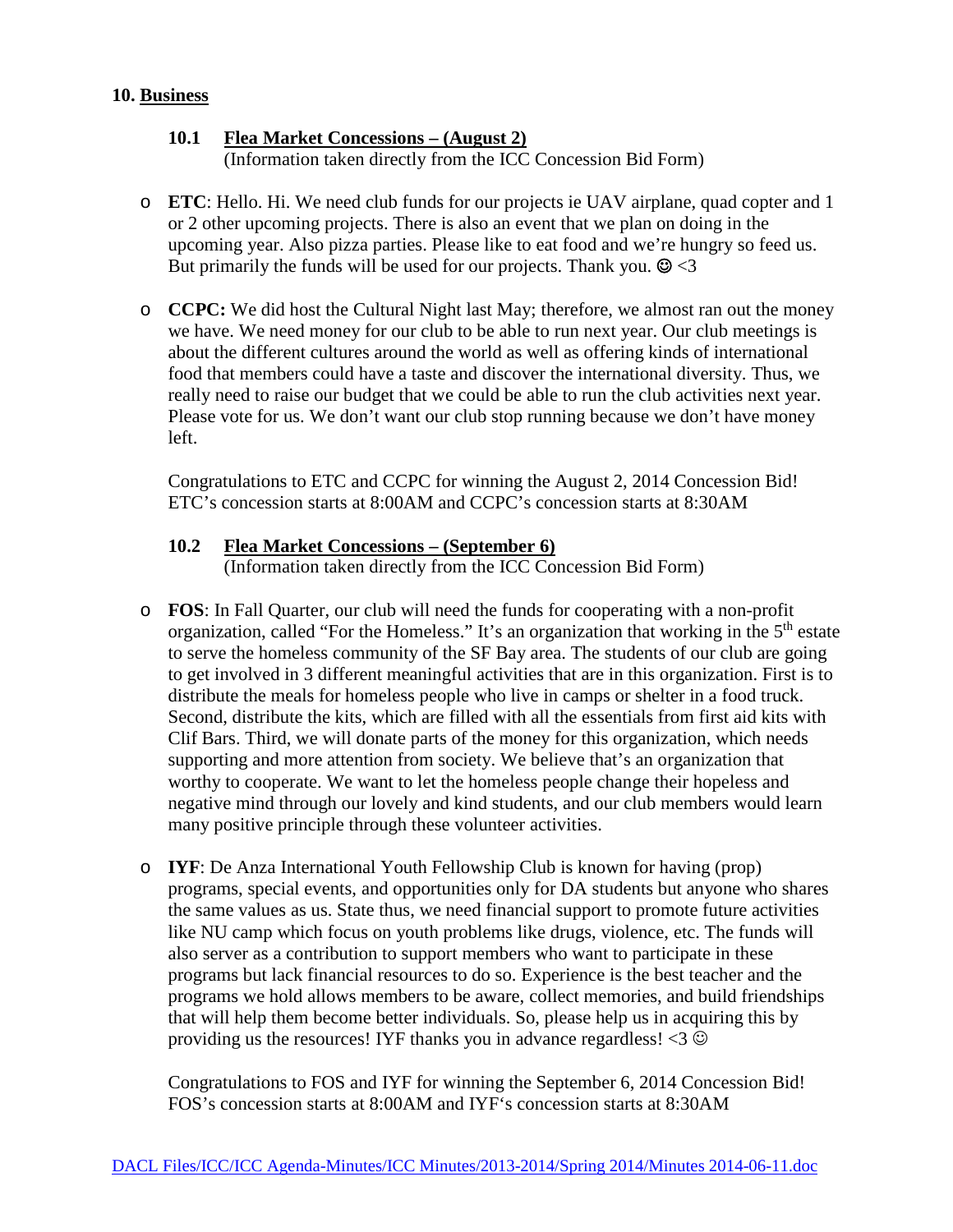#### **10.3 Flea Market Concessions – (October 4)** (Information taken directly from the ICC Concession Bid Form)

- o **APASL**: We need funds to help promote more API issues next year! And wih help from this amazing opportunity. We would use it to host another FREE YSOM conference!!!
- o **ICC**: ICC will earn money for the ICC Emergency Relief Fund**.** ICC Emergency Relief Account allows clubs to request funds to donate to a Non-Profit Organization that support community or emergency relief worldwide.

**Congratulations APASL and ICC for winning the October 4, 2014 Concession Bid** APASL's concession starts at 8:00AM and ICC's concession starts at 8:30AM

## **10.4 Emergency Relief Account #44-4289**

JAA moved and seconded by Saltworks to approve Psychology's request for \$500 from the Emergency Relief Account #44-4289 to Bill Wilson Center to provide counseling, medication, and hospitals to those in need of charity. Also, provide food, clothing, house, and an emergency hotline to those in need. InterVarsity moved and seconded by MSA to end discussion. There were no objections. The motion to approve Psychology's request of \$500 from the Emergency Relief Account #44-4289 to Bill Wilson Center, was passed by consensus.

# **10.5 Emergency Relief Account #44-4289**

Green Party moved and seconded by The Tribe to approve Psychology's request of \$500 from the Emergency Relief Account #44-4289 to Destiny Rescue USA for Aftercare: housing, food, medicine, counseling and education for people rescued from slavery. Auto Tech moved and seconded by ETC to end discussion. There were no objections. The motion to approve Psychology's request of \$500 from the Emergency Relief Account #44-4289 to Destiny Rescue USA, was passed by consensus.

### **10.6 Emergency Relief Account #44-4289**

The Tribe moved and seconded by JAA to approve Inclusability's request of \$500 from the Emergency Relief Account #44-4289 to Silicon Valley Independent Living Center (S.V.I.L.C.) for housing aid, peer support, and counceling. APASL moved and seconded by ISV to end discussion. There were no objections. The motion to approve Inclusability's request for \$500 from the Emergency Relief Account #44-4289 to Silicon Valley Independent Living Center (S.V.I.L.C.), was passed by consensus.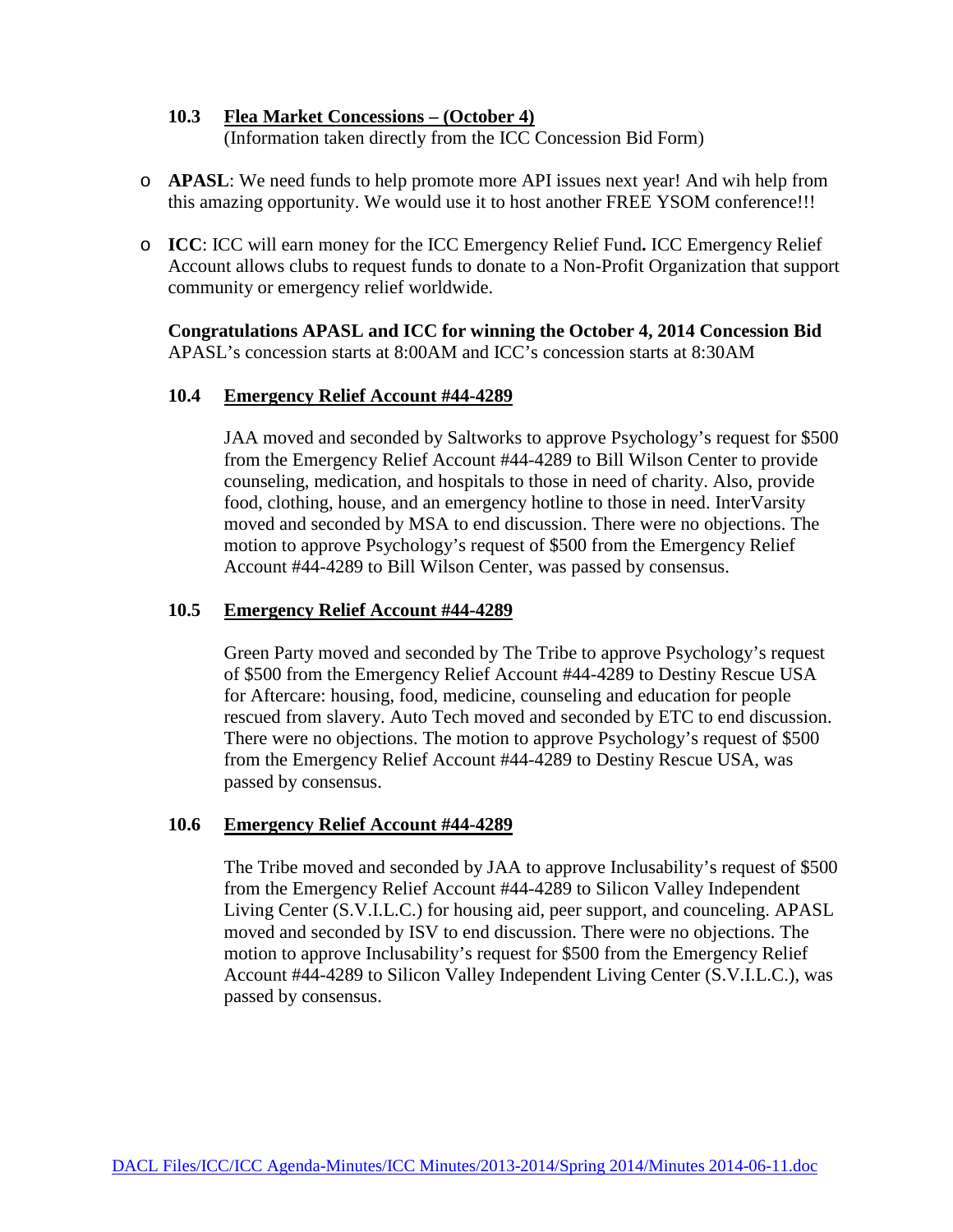#### **10.6 Emergency Relief Account #44-4289**

Green Party moved and seconded by MOA to approve Inclusability's request of \$500 from the Emergency Relief Account #44-4289 to National Alliance on Mental Illness (N.A.M.I.) Santa Clara for peer pals, peer to peer stigma busting, and connect 2 u activities. FOS moved and seconded by K-Pop to end discussion. There were no objections. The motion to approve Inclusability's request of \$500 from the Emergency Relief Account #44-4289 to National Alliance on Mental Illness (N.A.M.I.) Santa Clara, was passed by consensus.

# **10.7 Emergency Relief Account #44-4289**

Elite Dance moved and seconded by VSA to approve Green Party's request of \$500 from the Emergency Relief Account #44-4289 to Hands for Africa for victims of prosthetic hands for Sierra Leone Civil war, and use of low tech but effective and appropriate technology for curable prosthetics hands. Philosophy moved and seconded by Christians on Campus to end discussion. There were no objections. The motion to approve Green Party's request of \$500 from the Emergency Relief Account #44-4289 to Hands for Africa, was passed by consensus.

#### **10.8 New Club Allocation #41-54720**

Inclusability moved and seconded by MOA to approve ICC's request of \$100 from the Club/ICC Allocation Account #41-54730 to #41-54720 to fund the 21st New Club. DSA moved and seconded by CCPC to end discussion. There were no objections. The motion to approve ICC's request of \$100 from the Club/ICC Allocation Account #41-54730 to New Club Allocation #41-54720 to fund the 21<sup>st</sup> New Club, was passed by consensus.

#### **10.9 ICC Scholarship – Increase amount from \$750 to \$1,000**

CCPC moved and seconded by InterVarsity to approve increasing the ICC Scholarship amount from \$750 to \$1,000. Green Party moved and Anime seconded to end discussion. There was an objection. A vote was taken to approve increasing the ICC Scholarship amount from \$750 to \$1,000. 47 yes 2 no. The motion to approve the Increase amount of the ICC Scholarship from \$750 to \$1,000 was passed by majority vote.

### **10.10 "Dancin' with the Stars" Dance Evaluation / Awards**

o Club Set Up/Clean Up Drawing  $-1 \& 150$ 

Thank you APASL, Badminton, CCPC, FOS, I.M.A.S.S., ISV, IYF, and K-Pop Dance for helping set up / clean up for the "Dancin' with the Stars" Dance! Congratulations Badminton for winning \$50 for your club account!!!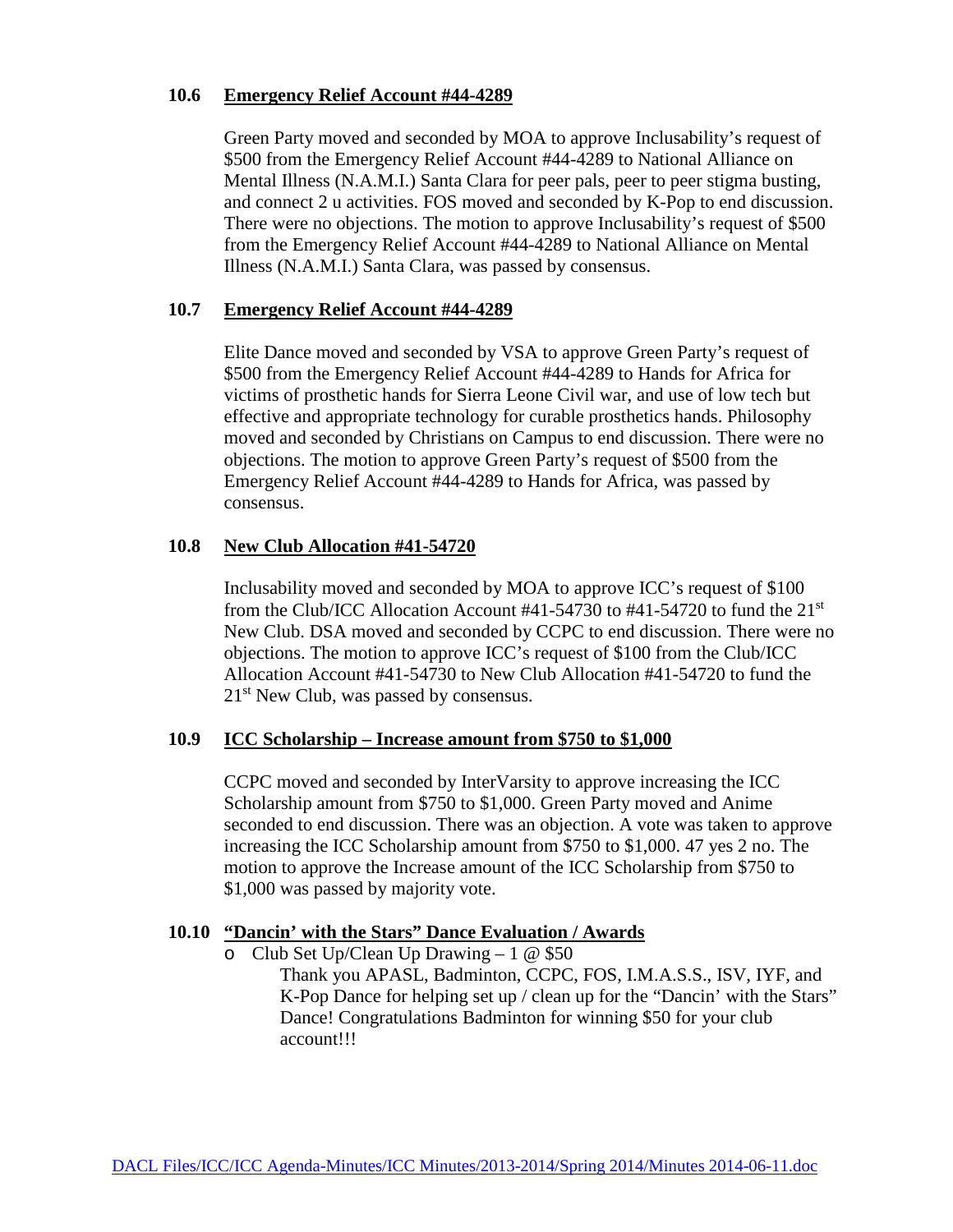- o Clubs who sold 10 or more Tickets Drawing 5  $\omega$  \$50 The following clubs have sold 10 or more tickets for the "Dancin' with the Stars" Dance: APASL: 26, CSA: 15, CCPC: 16, FOS: 11, Inclusability: 10, ISV: 70, ISA: 19, K-Pop: 12, SFJ: 13, TSA: 10. Congratulations APASL, FOS, K-Pop, SFJ, and TSA for winning the drawing and receiving \$50 for your respective club accounts!!!
- o Most Tickets Sold Award 1 @ \$100 ISV will receive \$100 to their club account for selling the most tickets, 70 tickets!

# **10.11 I <3 Clubbing Photo Drawing – 2 @ \$50**

Thank you to the following clubs that participated in the  $I < 3$  Clubbing Photo Drawing: ABC, ACE, Auto Tech, APASL, CCPC, FOS, ISV, IYF, Leo, Outdoor, Rainbow, SNO, SFJ, TSA, VSA.

Congratulations to ACE and FOS for winning \$50 for you clubs!!!

# **11. Reports:**

# ICC Chairperson, Ada Niu

- 1. The ICC is working on a slide show for the end of the 2014 Spring quarter! Please submit your club activities photos to [iccchair@gmail.com!](mailto:iccchair@gmail.com)
- 2. It's been awesome to see you guys every Wednesday for Spring and looking forward to working with you in Fall Quarter!
- 3. Good luck with FINALS!

# ICC Chair of Finance, Simon Siu

1. I am Back! I look clean too huh!? Yiiiiiiiiihaaaa  $\odot$ 

# ICC Chair of Programs, Omer Yosef

1. Thank you to the clubs who helped out with "Dancin' with the Stars" Spring Dance Set Up / Clean Up! APASL, Badminton, CCPC, FOS, IMASS, Inclusability, ISV, IYF, K-Pop Dance

# ICC Chair of Marketing, Joyce Lin

1. Good luck on your finals, guys!

# ICC Advisor, La Donna Yumori-Kaku

- 2. A BIG SHOUT OUT to ICC Officers and DASB and clubs for their creative decorating, setting up and staffing the Ticket Sales and Clean Up! Thanks, Clubs for selling tickets! 303 were sold in advance and 17 at the door for a total of 320.
- 3. Club Mailboxes: will be updated in an alphabetical order at the beginning of July so your club mailbox location may change. Clubs that begin with De Anza will be alphabetized by the main club name.
- 4. Office of College Life and Student Accounts Office: Summer Hours will begin Monday July 7 – Aug. 22th 9:00AM – 4:30PM. We will be closed on Fridays so please plan accordingly.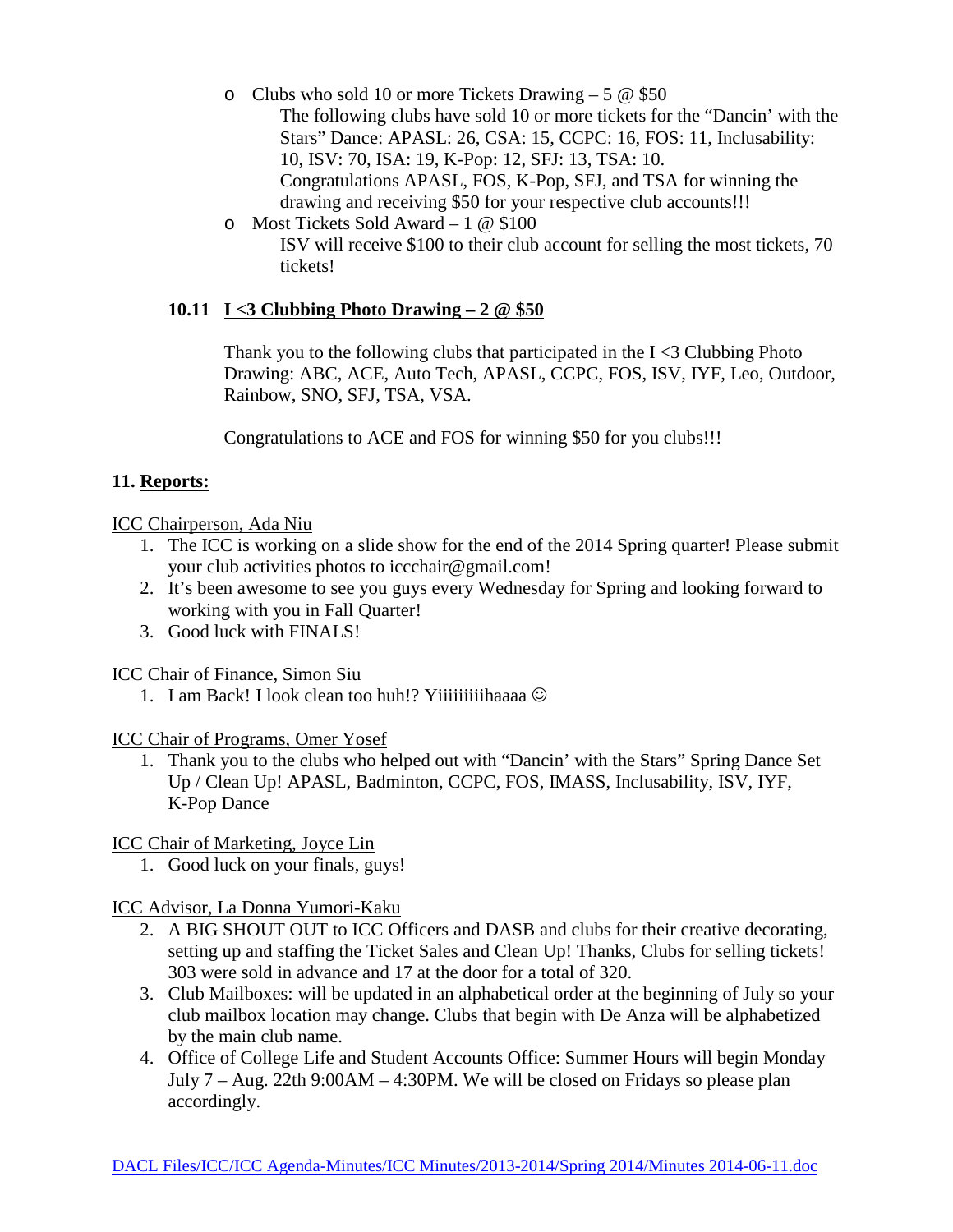- 5. Club Copy Code: New copy codes will be issued beginning Sept. 22, 2014. A Club officer will need to see Ricky, La Donna or Dennis.
- 6. Turn in Event request Form Summer or Fall: Club Meetings or Club Events. Please allow at least 10 working days to process.
- 7. Turn in Requisitions for 2013-2014: The requisitions, club minutes, receipts no later than Friday, June 20th for last check run on June 30, 2014.
- 8. ICC Spring Finale Reception: Come next Wed. June 18 at 1:30pm for the ICC Photo Slide Show, Spring Club Perfect Attendance Drawing, New Club Drawing, Fall/Winter/Spring Perfect Attendance Drawing – Must be present for win "Famous ICC Make Your Ice Cream Sundae" and an opportunity to relax before your Final… Please come even if your club doesn't have Perfect Attendance. A Special Drawing for everyone!
- **12. Announcements (**Information taken directly from the Club Announcement Form)

DSA: "Bollywood Night" – 6/11/14 – 7pm – 9pm Conference Room A & B

- Green Party: "On the Border: Immigration Economics Civil Liberties" film showing.  $6/11/14 - 4$ pm – 6pm Conference Room B Dr. Sharat Lin on migration patterns, cross-border economic activity, prisonindustrial complex and human rights.
- Rainbow: Q & A / Movie  $6/11/14 1:30$ pm  $6:00$ pm Conference Room A & B We will he co-sponsoring LGBT Studeies' Q & A and panel featuring the experiences of LGBT identified students. Immediately after that we will be playing "Gun Hill Road" at 3:30pm in Conference Room A. There will be free food & drinks and a discussion afterward.
- Health Services: "Chill City" 6/19/14 11:30am 1:30pm Sunken Garden Be at your best physically and mentally. Health Services invites you to de-stress before finals with a visit to Chill City. Visit with furry friends (6 happy dogs). Enjoy a hand massage. Free & No Time commitment. Say "Hi!" to our psychologist Dr. Siew Kuek. Have your vital signs taken (Blood pressure, heart & respiration rate) Don't just come for the free stuff!

# **13. Roll Call**

|    | <b>Active Club</b>                 | <b>Present</b> | <b>Absent</b> | <b>Probation. P</b> | <b>Probation. AB</b> |
|----|------------------------------------|----------------|---------------|---------------------|----------------------|
|    | 4 Elements Hip Hop                 |                |               |                     |                      |
| 2. | <b>Active Community Engagement</b> |                |               |                     |                      |
|    | Club (ACE)                         |                |               |                     |                      |
| 3. | Anime Club                         | ✓              |               |                     |                      |
| 4. | Anti-Bullying Club (ABC)           |                |               |                     |                      |
| 5. | Apple-N-Droid                      |                |               |                     |                      |
| 6. | Asian Pacific American             |                |               |                     |                      |
|    | <b>Students for Leadership</b>     |                |               |                     |                      |
|    | (APASL)                            |                |               |                     |                      |
| 7. | Auto Technology                    |                |               |                     |                      |
| 8. | <b>Badminton Club</b>              |                |               |                     |                      |
| 9. | <b>Ballet Folklorico</b>           |                |               |                     |                      |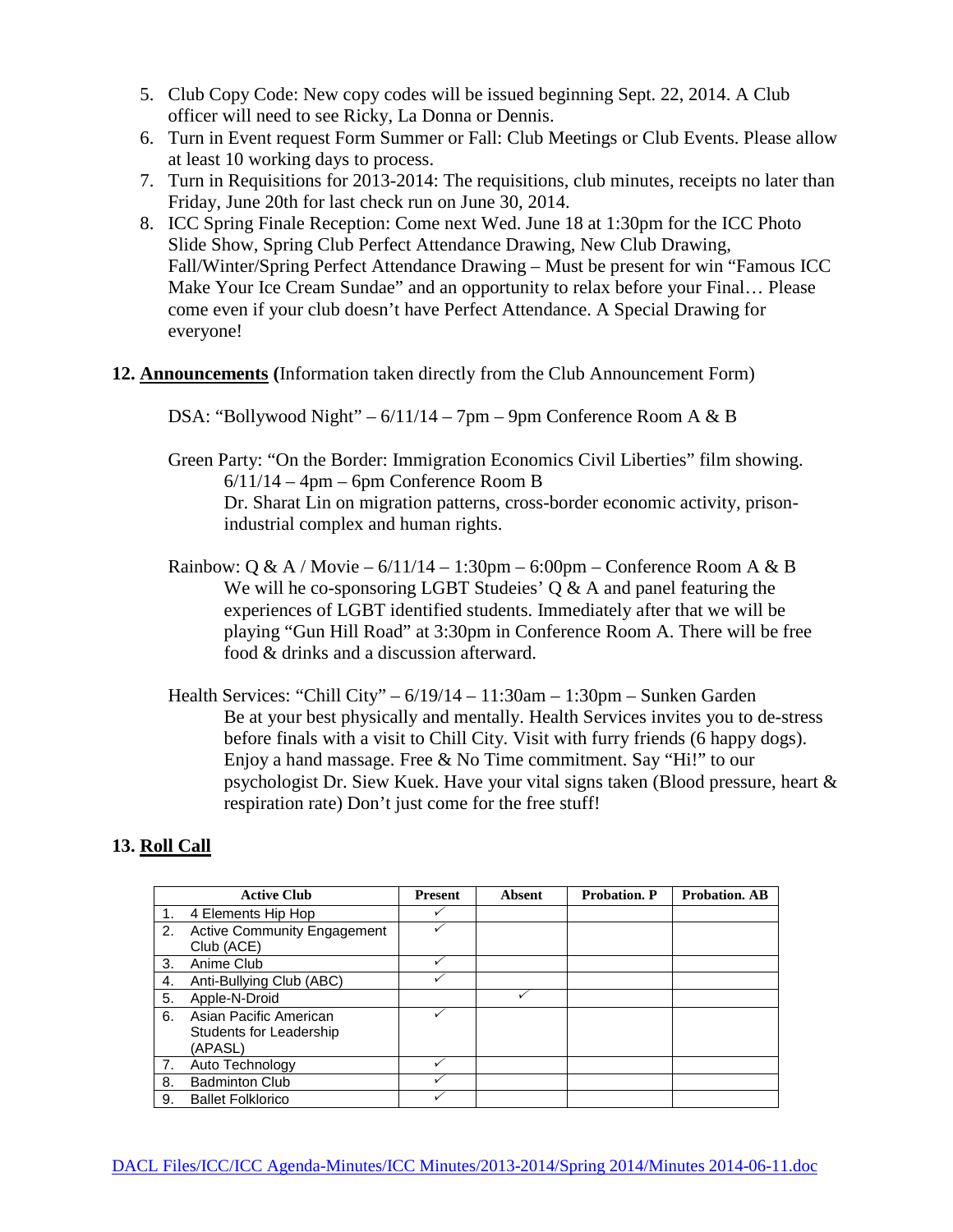| <b>Active Club</b>                                              | <b>Present</b> | <b>Absent</b> | Probation. P | <b>Probation. AB</b> |
|-----------------------------------------------------------------|----------------|---------------|--------------|----------------------|
| 10. Cheer and Dance Team                                        |                | $\checkmark$  |              |                      |
| 11. Chinese Student Association<br>(CSA)                        | ✓              |               |              |                      |
| 12. Christians on Campus                                        | ✓              |               |              |                      |
| 13. Circle K                                                    |                | ✓             |              |                      |
| 14. Cross Cultural Partners Club<br>(CCPC)                      | ✓              |               |              |                      |
| 15. DECA                                                        |                | ✓             |              |                      |
| 16. Desi Student Association (DSA)                              | ✓              |               |              |                      |
| 17. Design and Manufacturing<br>(D&M)                           | ✓              |               |              |                      |
| 18. Developers' Club                                            | ✓              |               |              |                      |
| 19. Economics Cluc                                              | ✓              |               |              |                      |
| 20. Elite Dance Club                                            | ✓              |               |              |                      |
| 21. Engineering and Technology<br>Club (ETC)                    | ✓              |               |              |                      |
| 22. Environment Economy and<br>Computer Science (ECCS)          | ✓              |               |              |                      |
| 23. Fellowship of Overseas<br>Students (FOS)                    | ✓              |               |              |                      |
| 24. Film Society                                                | ✓              |               |              |                      |
| 25. Food Club                                                   | ✓              |               |              |                      |
| 26. Future Business Leaders of                                  | ✓              |               |              |                      |
| America (FBLA) - Phi Beta<br>Lambda                             |                |               |              |                      |
| 27. Global Financial Analysts (GFA)                             | ✓              |               |              |                      |
| 28. Grace Fellowship                                            | ✓              |               |              |                      |
| 29. Green Party                                                 | ✓              |               |              |                      |
| 30. Inclusability                                               | ✓              |               |              |                      |
| 31. Integral Movement for AB 540<br>Student Success (I.M.A.S.S) | ✓              |               |              |                      |
| 32. International Student Volunteers<br>(ISV)                   | ✓              |               |              |                      |
| 33. International Youth Fellowship<br>(IVF)                     | ✓              |               |              |                      |
| 34. InterVarsity Christian Fellowship                           | ✓              |               |              |                      |
| 35. Iranian Student Association<br>(ISA)                        | ✓              |               |              |                      |
| 36. Japanese American Association<br>(JAA)                      | ✓              |               |              |                      |
| 37. K-Pop Dance Club                                            | ✓              |               |              |                      |
| 38. Korean Student Association<br>(KSA)                         | ✓              |               |              |                      |
| 39. Latin Dance Club                                            | ✓              |               |              |                      |
| 40. Latino/a Empowerment at De<br>Anza (LEAD!)                  | ✓              |               |              |                      |
| 41. Leo Club De Anza                                            | ✓              |               |              |                      |
| 42. Marketing Club                                              | ✓              |               |              |                      |
| 43. Martial Arts Club                                           |                | ✓             |              |                      |
| 44. Mathematics Club                                            | ✓              |               |              |                      |
| 45. Medical Outreach Association                                | ✓              |               |              |                      |
| 46. Muslim Student Association<br>(MSA)                         | ✓              |               |              |                      |
| 47. New-Lon-Kong                                                | ✓              |               |              |                      |
| 48. Outdoor Club                                                | ✓              |               |              |                      |
| 49. Permias Indonesian Student<br>Organization (PISO)           |                | ✓             |              |                      |